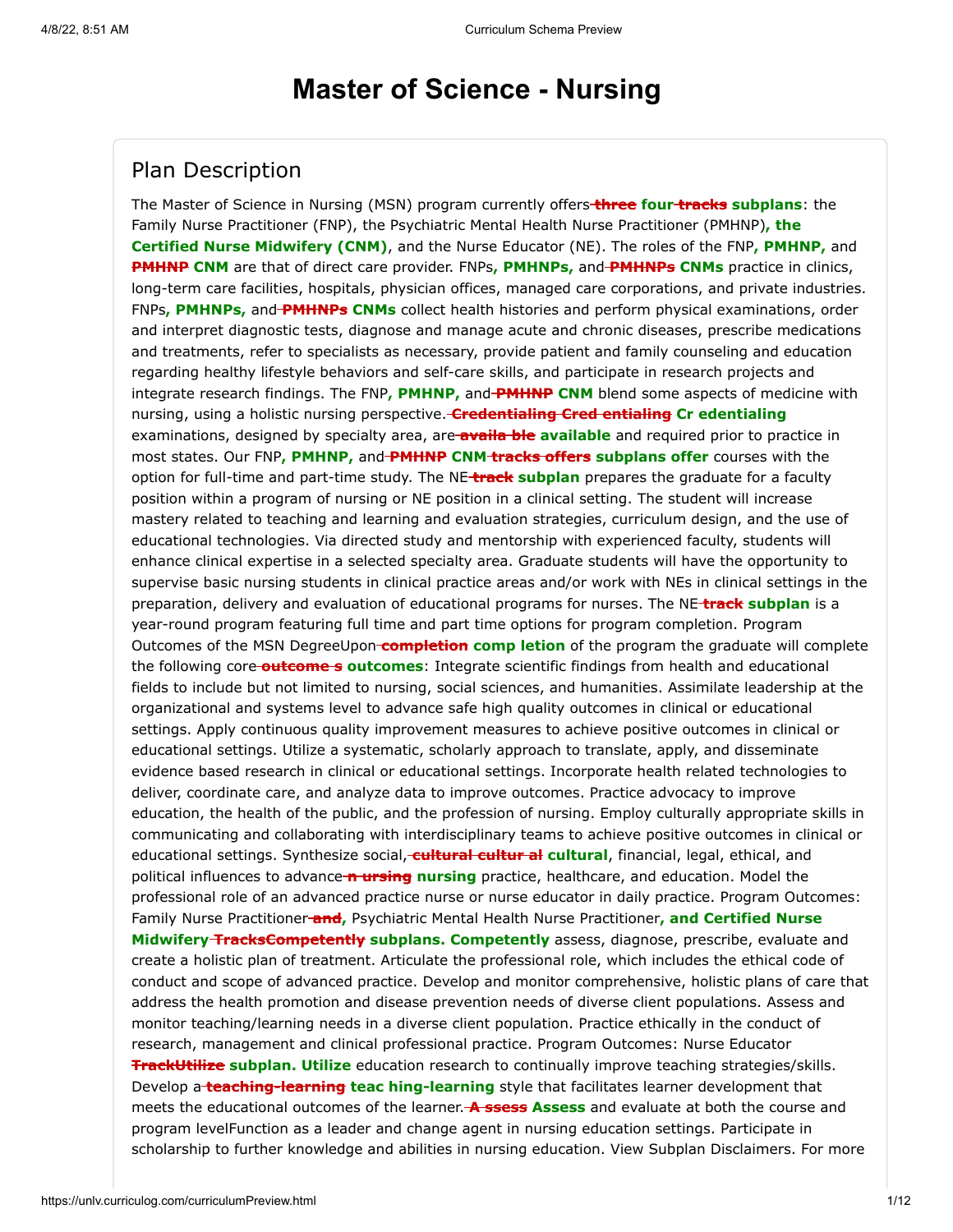information about your program, including your graduate program handbook and learning outcomes please visit the Degree Directory.

#### Plan Admission Requirements

Application deadlinesApplications available on the UNLV Graduate College website. Students are admitted to the program in the fall semester of each year based upon competitive selection. Selection is based on the applicant's qualifications (academic and professional,) the applicant's strengths, and the number of available openings. Students make simultaneous application to the Graduate College and the School of Nursing. Students may take the following courses as a non-degree seeking student. No more than nine credits of course work as a "non-degree seeking student will be accepted toward the MSN program. Taking the courses below does not guarantee admission into the MSN program. NURS 704 Advanced Pathophysiology and Genetics I, 3 creditsNURS 719 Health& Public Policy for Advanced Practice of Nursing, 3 creditsNURS 730 Advanced Pharmacology and Genetics II, 3 creditsUNLV School of Nursing will not accept more than six transfer credits from an outside institution which cannot be in addition to "non-degree seeking" credits. Students who are requesting to transfer credits from an outside institution will not receive credit for non-degree seeking courses. Cumulative Grade Point Average (GPA) of 3. 00 or a GPA of 3. 00 in the last two years of undergraduate work. The undergraduate nursing course work must have been completed at a nursing program accredited by the National League for Nursing Accrediting Commission or Commission on Collegiate Nursing Education. If BSN GPA is between 2. 75 – 2. 99 on a 4. 0 scale, but students have taken a non-degree seeking graduate course(s) at UNLV with a grade of A- or A, or graduate GPA of 3. 5 and above, they can apply. Applicants who have taken an Advanced Pharmacology course may transfer the course cred its if (a) the course was taken within five years, at the time of application and (b) approved by the course instructor. Completion of undergraduate courses in nursing research, physical assessment (as currently taught in the undergraduate program of nursing at UNLV), and a course in introductory statistics. These courses must have been completed with a grade of C or better. Students are expected to possess basic computer skills, including word processing. If not, the student should seek that content prior to enrollment. Three letters of recommendation from former instructors or employers that speak to the applicant's potential to complete the graduate program must be submitted to the school. The evaluators should speak to the student's professional nursing competency, including application of theory, quality of patient care, independent judgment when appropriate; relationship with team members such as nurses, physicians, and others; leadership skills; and personal responsibility and ac countability. A current resumé or curriculum vita. A statement of approximately 300 words describing the student's professional goals and reason for seeking graduate education. Current, unrestricted, valid RN license in state of residence. Have practiced as a baccalaureate-prepared registered nurse (RN) for a minimum of 2000 hours prior to beginning coursework for the MSN program. Submit official transcripts for all previous college and professional schools to the Graduate College. Upload unofficial transcripts as part of the Graduate College application. If unofficial transcripts are unavailable, please request official transcripts be sent to the Graduate College. Seat Holding Fee: A one-time, non-refundable deposit of \$500 is required as a seat holding fee. This deposit will be credited towards tuition costs once admissions acceptance has been completed. Students seeking admission to the FNP**, PMHNP,** and **PMHNP CNM tracks subplans** must submit a resume or vita that demonstrates a minimum of oneyear **clinical ex perience clini cal cli nical experience** as a RN. It is recommended that the most recent years of practice be in the area directly related to the student's proposed pathway of study. Students seeking admission into the NE **track subplan** are required to have completed one year of clinical practice prior to enrollment in the first nursing education practicum course (NURS 733). Accepted applicants must, prior to enrollment, show evidence of current health and malpractice insurance, proof of completion of the Hepatitis B Vaccine series, or a titer indicating presumptive immunity, proof of varicella or a titer indicating presumptive immunity, or a statement from a health care provider indicating that vaccination is contraindicated for health reasons and validation of a negative drug screen and background check. Other immunization and health data requirements are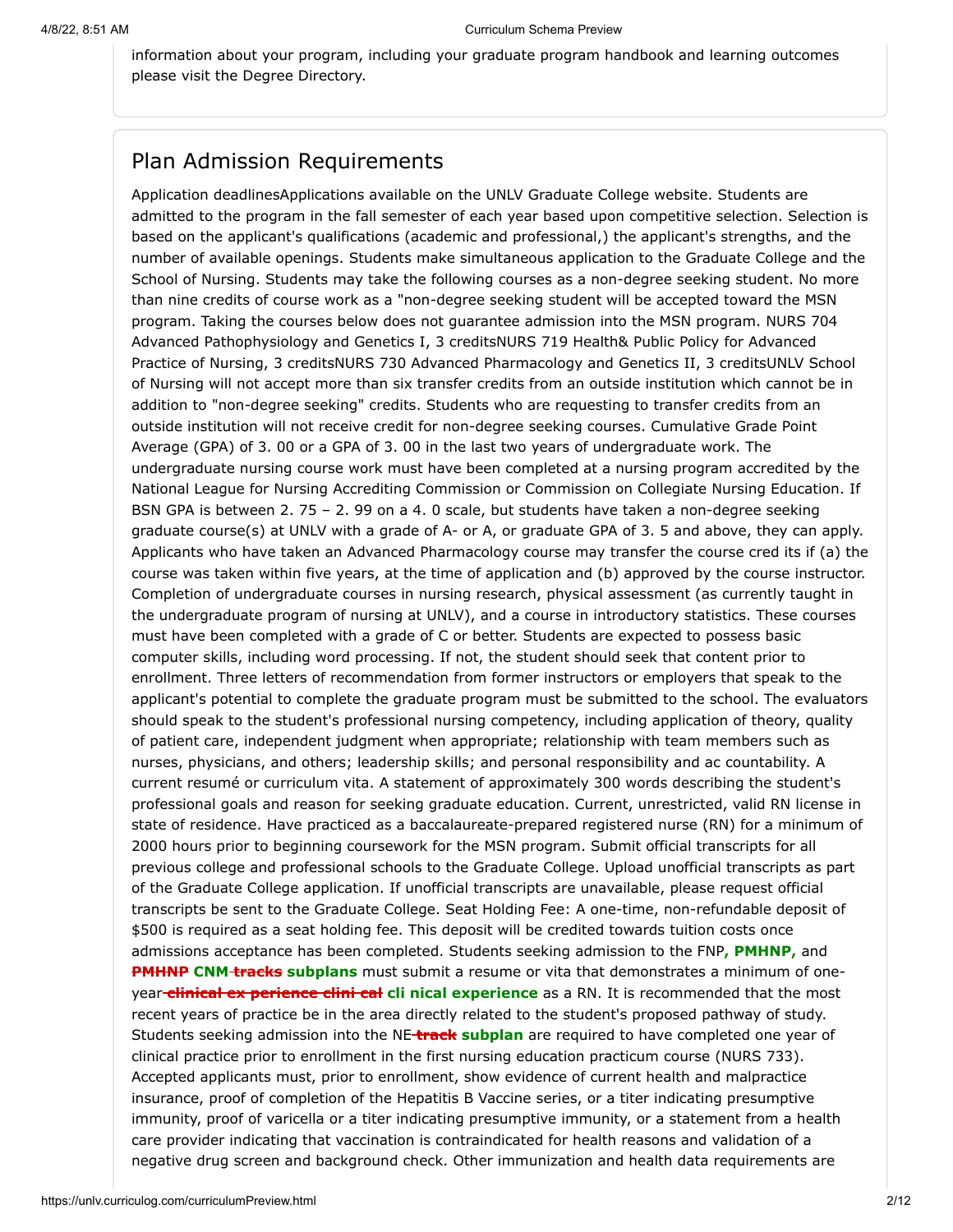#### 4/8/22, 8:51 AM Curriculum Schema Preview

identified in the student handbook. All domestic and international applicants must review and follow the Graduate College Admission and Registration Requirements. **Students a re Stud ents Students are** accepted into a degree program as described in the Graduate Catalog. The faculty and corresponding sub-disciplines and sub-plans within the described programs are subject to change at any time.

#### Plan Requirements

See Subplan Requirements below. Subplan 1: Family Nurse **Practitioner TrackSubplan PractitionerSubplan** 2: Nursing **Education TrackSubplan EducationSubplan** 3: Psychiatric Mental Health Nurse **Practitioner PractitionerSubplan 4: Certified Nurse Midwifery**

#### Subplan 1 Requirements: Family Nurse Practitioner **Track**

Total Credits Required: 46 View Subplan Disclaimer.

### Course Requirements

### MSN Core – Credits: 18

| NURS 703 Advanced Health Assessment                                  |  |
|----------------------------------------------------------------------|--|
| NURS 704 Advanced Pathophysiology and<br>Genetics I                  |  |
| NURS 706 Nursing Theory and Research                                 |  |
| NURS 711 Informatics and Quality Improvement                         |  |
| NURS 719R Health & Public Policy for Advanced<br>Practice of Nursing |  |
| NURS 730 Advanced Pharmacology and Genetics<br>Π                     |  |

## MSN FNP Required Courses – Credits: 27

| NURS 701 Diagnostic Reasoning and Clinical<br>Decision Making for the APRN |       |
|----------------------------------------------------------------------------|-------|
| NURS 714 Family Theory and Health Promotion                                |       |
| NURS 740R FNP Adult and Women's Health                                     | 6     |
| NURS 750R FNP Children and OB                                              | 6     |
| NURS 752 Nurse Practitioner Business and Roles                             |       |
| NURS 760R FNP Geriatric and Chronic Illness                                | (6-8) |

### Culminating Experience - Credits: 1

NURS 761 Clinical Synthesis 1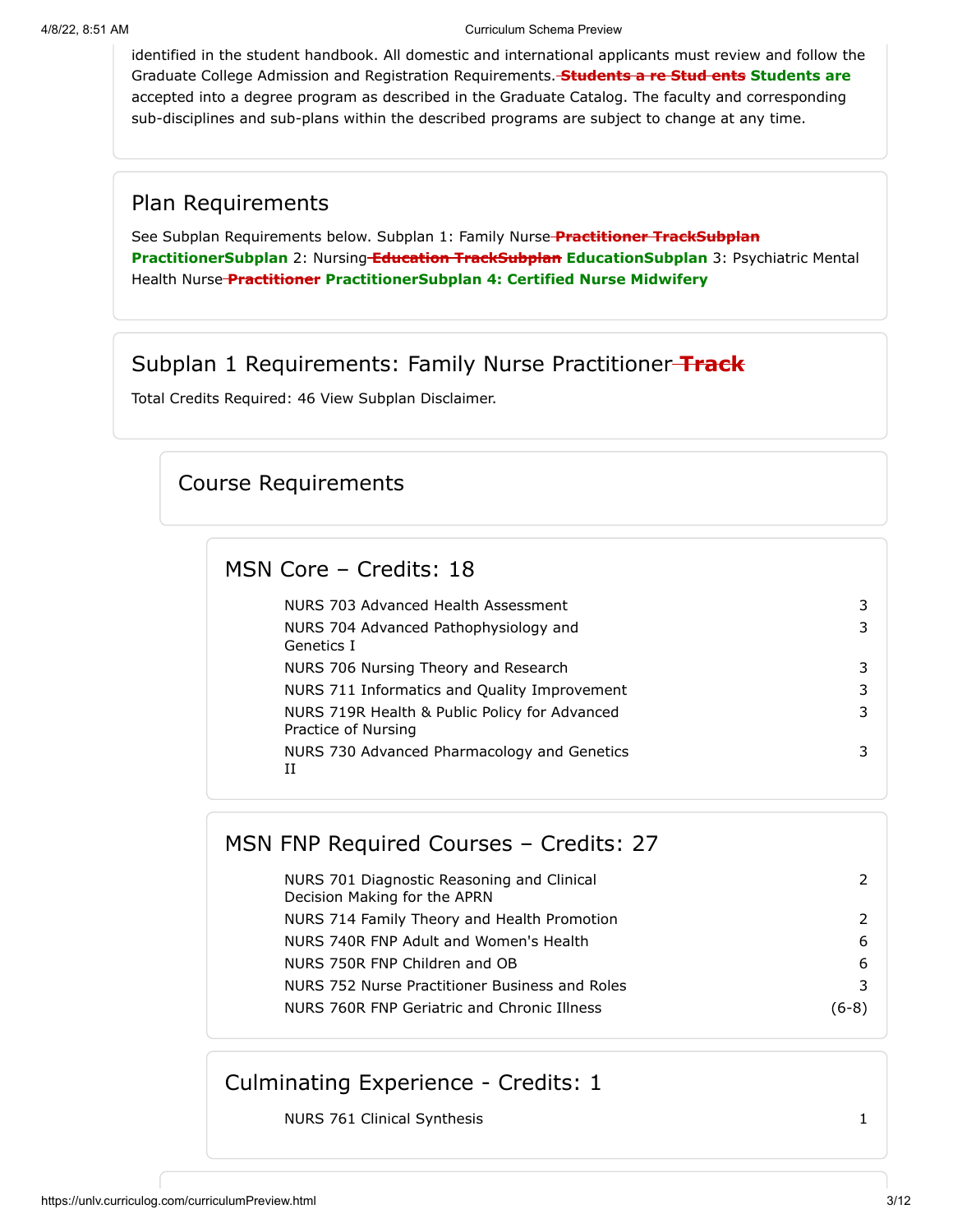#### Degree Requirements

Maintain a cumulative grade point average of 3. 00 or above each semester enrolled. Receive a grade of B (3. 00) or above in all required cognate and nursing courses. If less than a B, for example a B- (2. 70), is earned, the course must be repeated. The student must be in good standing to repeat a course and any required course may be repeated only one time. A student may register for a course only two times. A student who has registered for the same course twice and has withdrawn or received a grade less than B is ineligible for readmission unless approved by the UNLV Graduate College. If a student fails two courses or has withdrawn from two courses or received a grad less than B in two courses they are ineligible for readmission unless approved by the Graduate College. Complete a minimum of six semester credits in each calendar year. Continuously register for a minimum of three (3) semester credits each semester while working on the thesis or capstone project. In order to maintain clinical competency the FNP student must continuously register for at least three (3) semester **hours credits** of NURS 773 (clinical practicum) each semester while working on a culminating project if all required clinical courses are complete. UNLV School of Nursing will not accept more than six transfer credits from an outside institution. The MSN Coordinator and the Graduate College must approve transfer credit. Credit by Challenge Examination: Graduate courses with a 700 number or above may not be challenged for credit. Six-Year Completion Rule: All degree requirements must be completed within six calendar years from the date of matriculation. No credit may be used in an advanced degree program for course work completed more than six calendar years immediately preceding the term in which all degree requirements are completed. Graduation Requirements: Students have a choice of the catalog under which they wish to graduate. They may choose between: 1) the year of official matriculation, or 2) the year of **g raduation graduation**. Students are encouraged to meet the requirements of the current catalog.

### Graduation Requirements

The student must submit all required forms to the Graduate College **as well as and as well as** apply for graduation up to two semesters prior to completing their degree requirements.

### Subplan 2 Requirements: Nursing Education **Track**

Total Credits Required: 33 View Subplan Disclaimers.

### Course Requirements

#### MSN Core – Credits: 18

| NURS 703 Advanced Health Assessment                                  | 3 |
|----------------------------------------------------------------------|---|
| NURS 704 Advanced Pathophysiology and                                | 3 |
| Genetics I                                                           |   |
| NURS 706 Nursing Theory and Research                                 | 3 |
| NURS 711 Informatics and Quality Improvement                         | 3 |
| NURS 719R Health & Public Policy for Advanced<br>Practice of Nursing | 3 |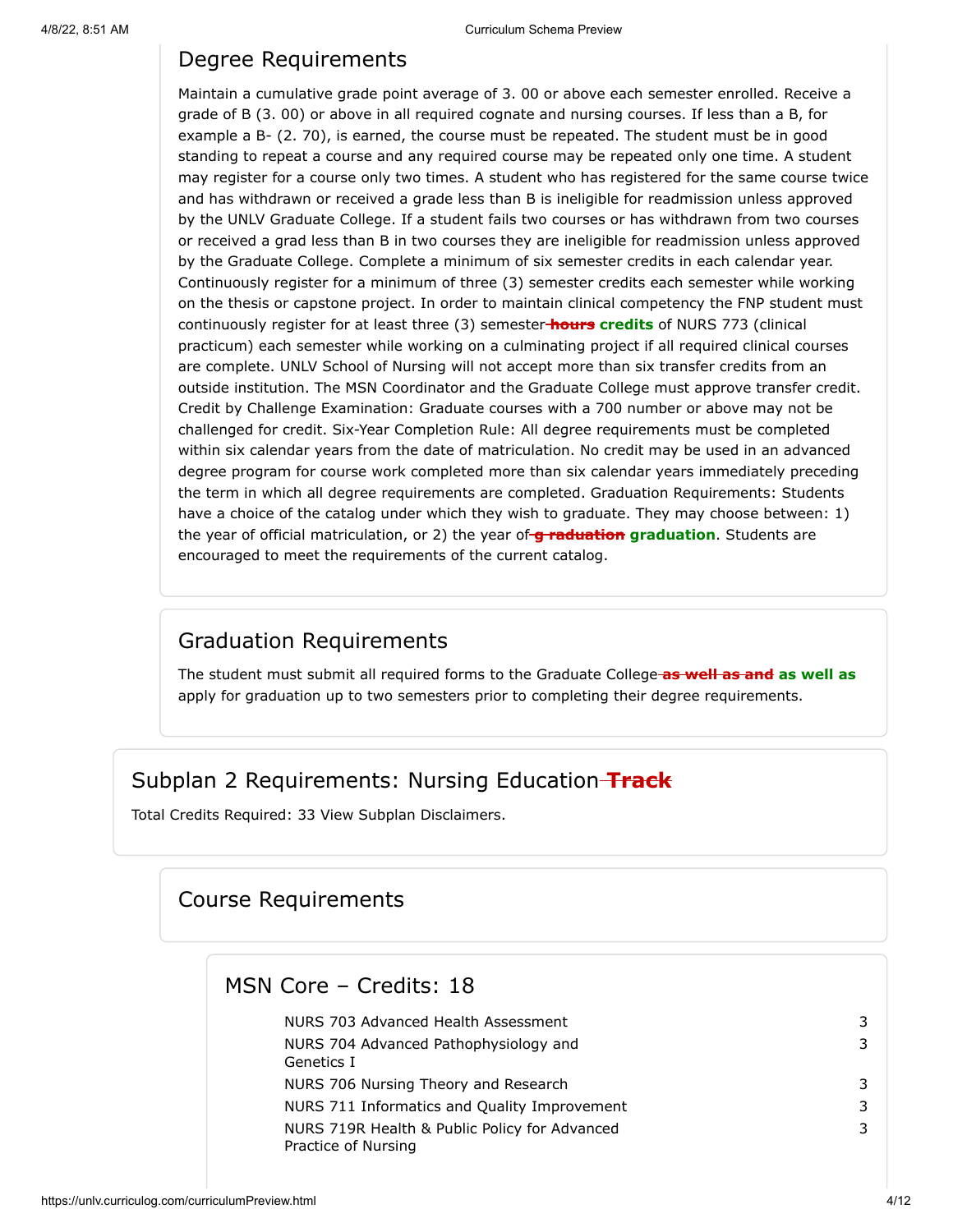NURS 730 Advanced Pharmacology and Genetics

|  |  | MSN EDU Required Courses - Credits: 14 |  |  |
|--|--|----------------------------------------|--|--|
|--|--|----------------------------------------|--|--|

| NURS 709 Teaching and Learning in Nursing<br>Education               | 3             |
|----------------------------------------------------------------------|---------------|
| NURS 710 Course Level Evaluation Strategies for<br>Nurse Educators   | 3             |
| NURS 724 Developing & Evaluating Curriculum<br>for Nursing Education | 4             |
| NURS 733 Nursing Education Practicum I                               | $\mathcal{L}$ |
| NURS 743 Nursing Education Practicum 2                               | $\mathcal{P}$ |
|                                                                      |               |

#### Culminating Experience – Credits: 1

NURS 753 Nurse Educator Scholarship Project 1

Degree Requirements

II

Maintain a cumulative grade point average of 3. 00 or above each semester enrolled. Receive a grade of B (3. 00) or above in all required cognate and nursing courses. If less than a B, for example a B- (2. 70), is earned, the course must be repeated. The student must be in good standing to repeat a course and any required course may be repeated only one time. A student may register for a course only two times. A student who has registered for the same course twice and has withdrawn or received a grade less than B is ineligible for readmission unless approved by the UNLV Graduate College. If a student fails two courses or has withdrawn from two courses or received a grad less than B in two courses they are ineligible for readmission unless approved by the Graduate College. Complete a minimum of six semester credits in each calendar year. Continuously register for a minimum of three (3) semester credits each semester while working on the thesis, professional paper, or research utilization projec t. In order to maintain clinical competency the FNP student must continuously register for at least three (3) semester **hours credits** of NURS 773 (clinical practicum) each semester while working on the thesis or capstone project if all required clinical courses are complete. UNLV School of Nursing will not accept more than six transfer credits from an outside institution. The MSN Coordinator and the Graduate College must approve transfer credit. Credit by Challenge Examination: Graduate courses with a 700 number or above may not be challenged for credit. Six-Year Completion Rule: All degree requirements must be completed within six calendar years from the date of matriculation. No credit may be used in an advanced degree program for course work completed more than six calendar years immediately preceding the term in which all degree requirements are completed. Graduation Requirements: Students have a choice of the catalog under which they wish to graduate. They may choose between: 1) the year of **of ficial official** matriculation, or 2) the year of graduation. Students are encouraged to meet the requirements of the current catalog.

#### Graduation Requirements

The student must submit all required forms to the Graduate College **as well as and as well as** apply for graduation up to two semesters prior to completing their degree requirements.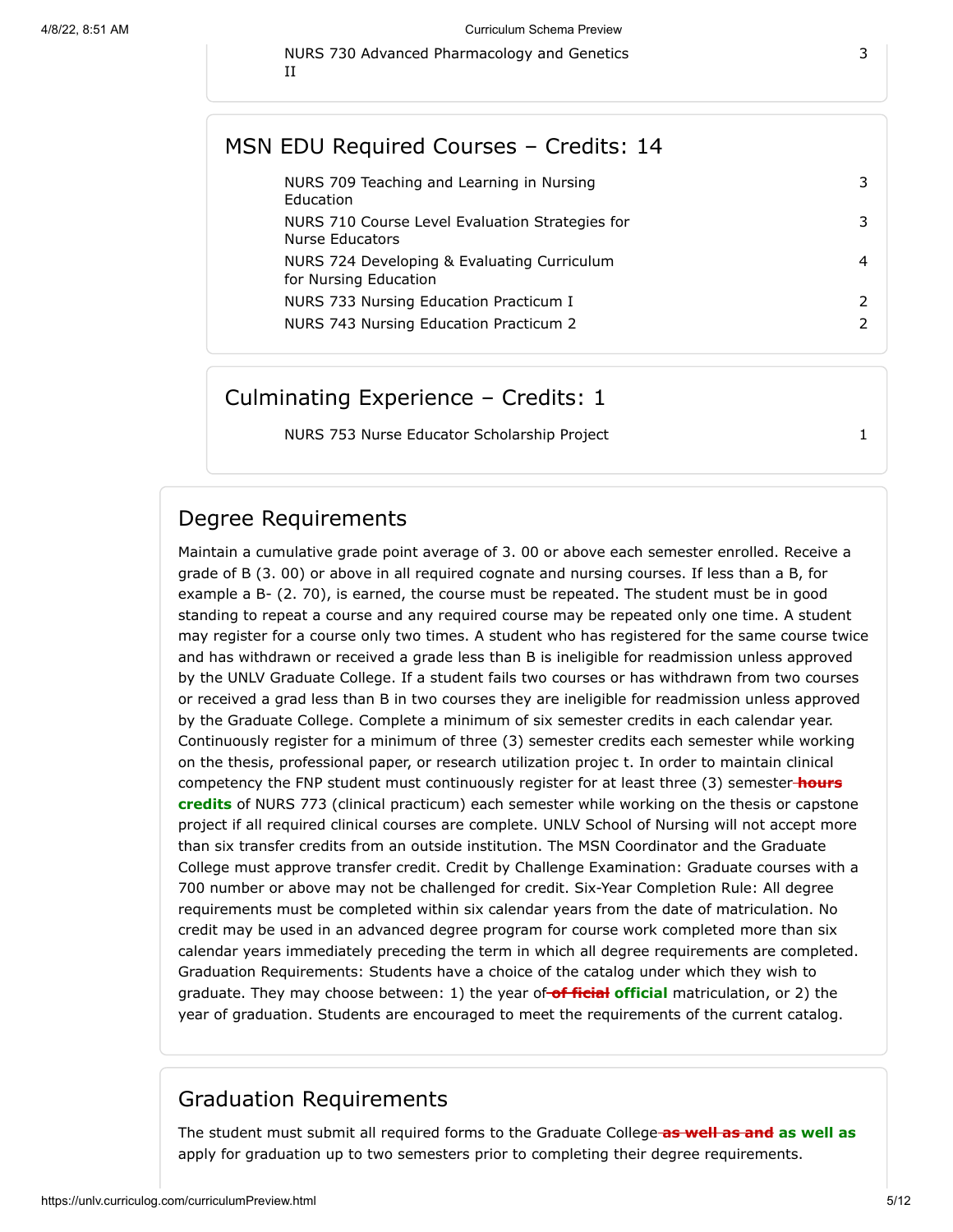### Subplan 3 Requirements: Psychiatric Mental Health Nurse Practitioner

Total Credits Required: 46

View Subplan Disclaimer.

# Course Requirements

### MSN Core – Credits: 18

| NURS 703 Advanced Health Assessment                                  | 3 |
|----------------------------------------------------------------------|---|
| NURS 704 Advanced Pathophysiology and<br>Genetics I                  | 3 |
| NURS 706 Nursing Theory and Research                                 | 3 |
| NURS 711 Informatics and Quality Improvement                         | 3 |
| NURS 719R Health & Public Policy for Advanced<br>Practice of Nursing | 3 |
| NURS 730 Advanced Pharmacology and Genetics<br>H                     | 3 |

# MSN PMHNP Required Courses – Credits: 27

| <b>NURS 704 Advanced Pathophysiology and</b><br>Genetics I                               | з                       |
|------------------------------------------------------------------------------------------|-------------------------|
| <b>NURS 711 Informatics and Quality</b><br><del>Improvement</del>                        | з                       |
| <b>NURS 703 Advanced Health Assessment</b>                                               | з                       |
| <b>NURS 730 Advanced Pharmacology and</b><br>Genetics <b>H</b>                           | з                       |
| <b>NURS 714 Family Theory and Health</b><br><b>Promotion</b>                             | $\overline{\mathbf{2}}$ |
| <b>NURS 701 Diagnostic Reasoning and Clinical</b><br><b>Decision Making for the APRN</b> | 2                       |
| <b>NURS 799 Psychiatric Mental Health Nurse</b><br><b>Practitioner TTT</b>               | 6                       |
| <b>NURS 752 Nurse Practitioner Business and</b><br><b>Roles</b>                          | 3                       |
| <b>NURS 794 Psychiatric Mental Health Nurse</b><br><b>Practitioner I</b>                 | 6                       |
| <b>NURS 796 Psychiatric Mental Health Nurse</b><br><b>Practitioner II</b>                | 8                       |
| <b>NURS 796 Psychopharmacology Across the</b><br><b>Lifespan</b>                         | 3                       |
| <b>NURS 796L Psychopharmacology Across the</b><br>Lifespan Lab                           | 5                       |
|                                                                                          |                         |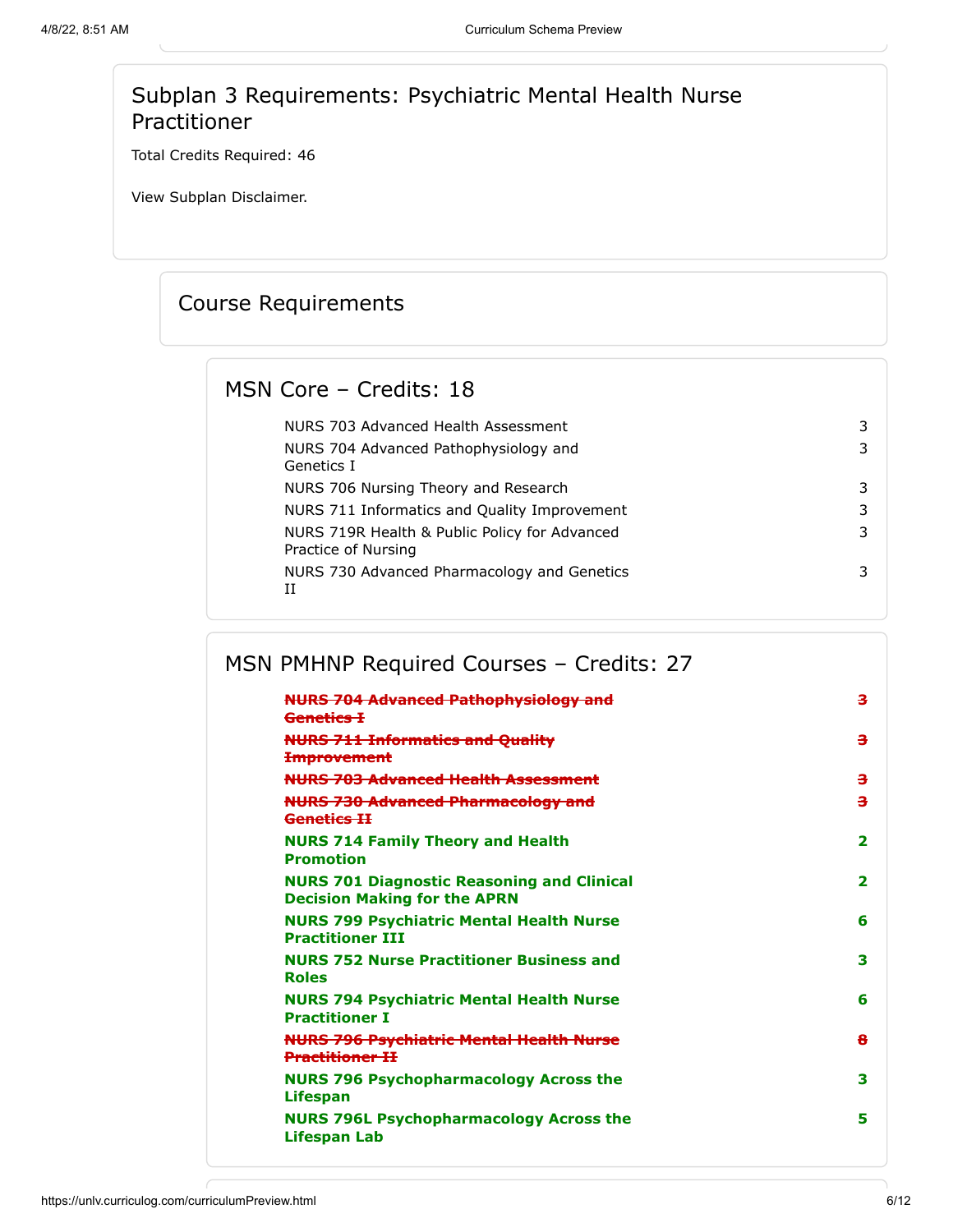#### Culminating Experience - Credits: 1

NURS 761 Clinical Synthesis 1

#### Degree Requirements

Maintain a cumulative grade point average of 3. 00 or above each semester enrolled. Receive a grade of B (3. 00) or above in all required cognate and nursing courses. If less than a B, for example, a B- (2. 70), is earned, the course must be repeated. The student must be in good standing to repeat a course and any required course may be repeated only one time. A student may register for a course only two times. A student who has registered for the same course twice and has withdrawn or received a grade less than B is ineligible for readmission unless approved by the UNLV Graduate College. If a student fails two courses or has withdrawn from two courses or received a grade less than B in two courses they are ineligible for readmission unless approved by the Graduate College. Complete a minimum of six semester credits in each calendar year. Continuously register for a minimum of three (3) semester credits each semester while working on the thesis or capstone project. In order to maintain clinica l competency the student must continuously register for at least three (3) semester **hours credits** of NURS 773 (clinical practicum) each semester while working on a culminating project if all required clinical courses are complete. UNLV School of Nursing will not accept more than six transfer credits from an outside institution. The MSN Coordinator and the Graduate College must approve transfer credit. Credit by Challenge Examination: Graduate courses with a 700 number or above may not be challenged for credit. Six-Year Completion Rule: All degree requirements must be completed within six calendar years from the date of matriculation. No credit may be used in an advanced degree program for course work completed more than six calendar years immediately preceding the term in which all degree requirements are completed. Graduation Requirements: Students have a choice of the catalog under which they wish to graduate. They may choose between: 1) the year of official matriculation, or 2) the year of **grad uation gr aduation**. Students are encouraged to meet the requirements of the current catalog.

#### Graduation Requirements

The student must submit all required forms to the Graduate College **as well as and as well as** apply for graduation up to two semesters prior to completing their degree requirements.

### **New Core Subplan 4 Requirements: Certified Nurse Midwifery Track**

**Total Credit Required: 53 53View 54View 53View 54View Subplan Disclaimer.**

| <b>NURS 703 Advanced Health Assessment</b>                                               | з |
|------------------------------------------------------------------------------------------|---|
| <b>NURS 704 Advanced Pathophysiology and Genetics I</b>                                  | з |
| <b>NURS 711 Informatics and Quality Improvement</b>                                      | з |
| <b>NURS 730 Advanced Pharmacology and Genetics II</b>                                    | з |
| <b>NURS 701 Diagnostic Reasoning and Clinical</b><br><b>Decision Making for the APRN</b> | 2 |
| [After] Midwifery Practicum I                                                            |   |
| [Before]Midwifery in Pregnancy                                                           |   |
| <b>[Before]Midwife Practicum II</b>                                                      | 4 |
|                                                                                          |   |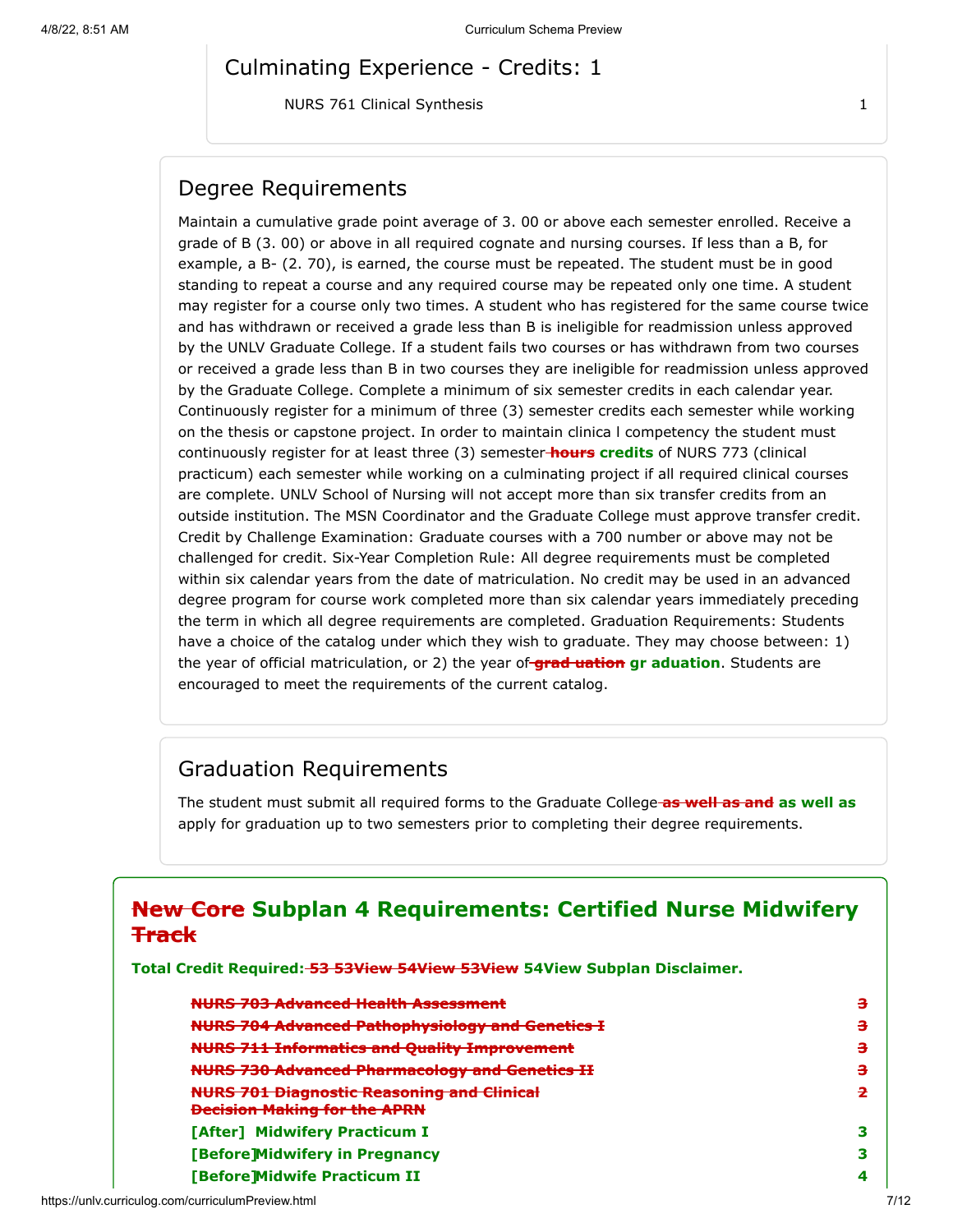| 4 |
|---|
| з |
| 4 |
| з |
| 3 |
| З |
|   |

### **New Core Course Requirements**

### **New MSN Core-Credits: 17 Credits 15**

**Complete 17 15 credits by completing all of the following courses:**

| <b>NURS 704 Advanced Pathophysiology and</b><br><b>Genetics I</b>                   | з |
|-------------------------------------------------------------------------------------|---|
| <b>NURS 711 Informatics and Quality</b><br><b>Improvement</b>                       | з |
| <b>NURS 703 Advanced Health Assessment</b>                                          | з |
| <b>NURS 730 Advanced Pharmacology and</b><br><b>Genetics II</b>                     | з |
| [Before]NURS 702 Scientific Inquiry for Evidence<br><b>Based Midwifery Practice</b> | з |
| <b>JRS 701 Diagnostic Reasoning and Clinical</b><br>cision Making for the APRN      | 2 |

### **New Core MSN Certified Nurse Midwifery Required Courses-Credits: 33 Credits 36**

**Courses (Courses to be created listed below. Courses will be taken )Complete Complete all of the following courses in the following order.: NURS XXX Midwifery Practicum I, 3 credits NURS XXX Primary care of women and gynecological care, 3 credits NURS 720 Midwifery in Pregnancy, 3 credits NURS 722 Midwife Practicum II, 4 creditsNURS 727 Midwife Practicum III, 4 credits NURS 731 Midwifery in Postpartum and Newborn Care, 3 credits NURS 734 Midwife Practicum IV, 4 creditsNURS 741 Advanced Midwifery Care in Women and Infants, 3 credits NURS 749 Leadership in Midwifery, 3 credits**

| <b>NURS 701 Diagnostic Reasoning and Clinical</b><br><b>Decision Making for the APRN</b> |   |
|------------------------------------------------------------------------------------------|---|
| [After] NURS 705-Primary Care of Women and<br><b>Gynecological Care Midwifery I</b>      | з |
| [After] NURS 707 - Midwifery in Pregnancy II                                             |   |
| [Before]NURS 720 - Midwifery-in Labor and Birth<br>ттт                                   |   |
| [After] NURS 722 - Midwifery in Postpartum and<br><b>Newborn Care IV</b>                 |   |
| [After] NURS 723 - Advanced Midwifery Care in<br><b>Women and Infants V</b>              |   |
| [After]                                                                                  |   |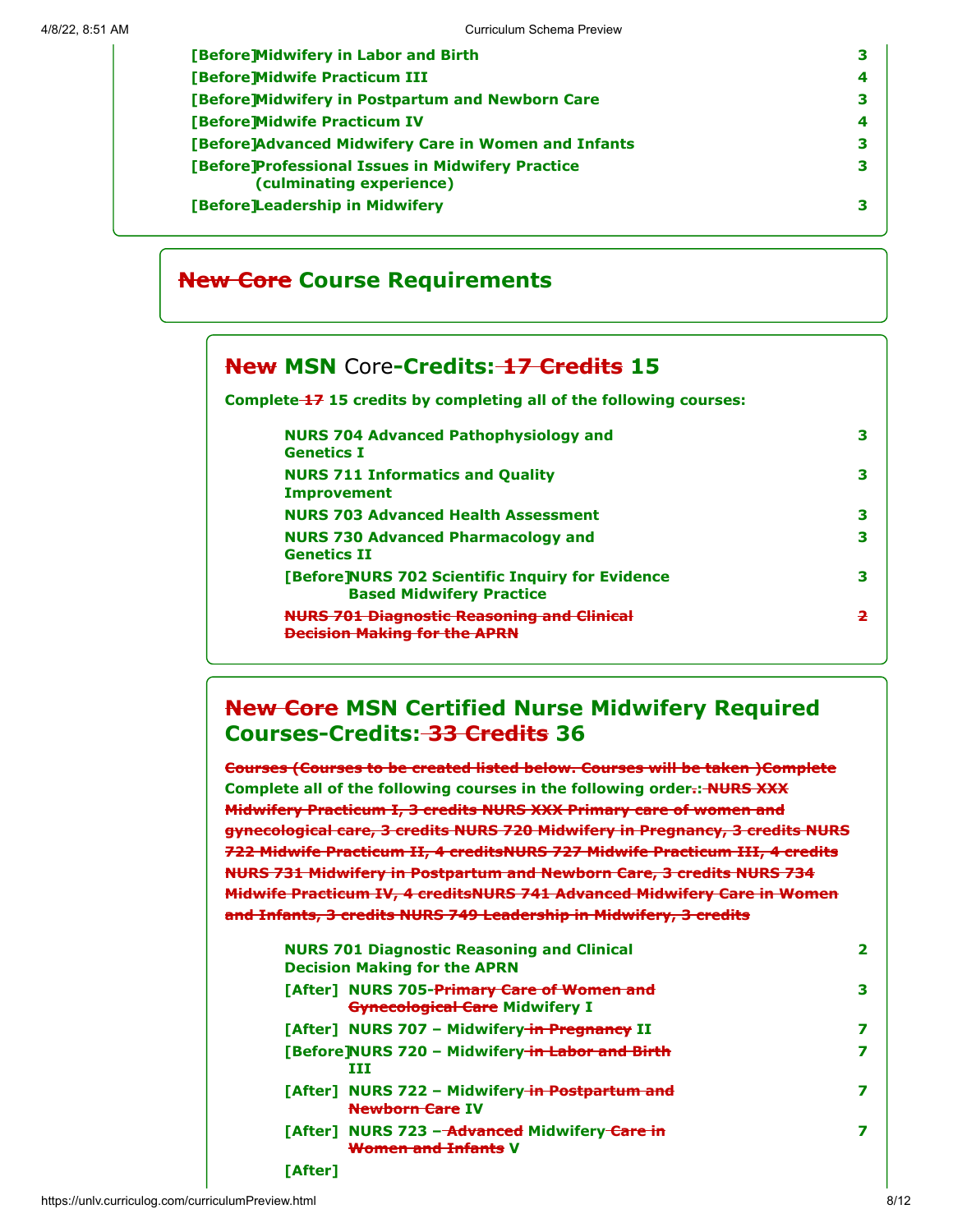**NURS 744 Professional Issues 749 – Leadership in Midwifery Practice**

#### **New Core Culminating Experience-Credits: 3-Credits**

**To be completed in last semester of program. NURS 749 Leadership in Midwifery**

**GRAD-XXX XXX Placeholder Only 0**

**[After] NURS 749 Leadership 744-Professional Issues in Midwifery Practice**

### **New Core Graduation Requirements**

**The student must submit all required forms to the Graduate College as well as and as well as apply for graduation up to two semesters prior to completing their degree requirements.**

#### **New Core Degree Requirements**

**Maintain a cumulative grade point average of 3. 00 or above each semester enrolled. Receive a grade of B (3. 00) or above in all required cognate and nursing courses. If less than a B, for example, a B- (2. 70), is earned, the course must be repeated. The student must be in good standing to repeat a course and any required course may be repeated only one time. A student may register for a course only two times. A student who has registered for the same course twice and has withdrawn or received a grade less than B is ineligible for readmission unless approved by the UNLV Graduate College. If a student fails two courses or has withdrawn from two courses or received a grade less than B in two courses they are ineligible for readmission unless approved by the Graduate College. Complete a minimum of six semester credits in each calendar year. Continuously register for a minimum of three (3) semester credits each semester while working on the thesis or capstone project. In order to maintain-clinical clinical competency the student must continuously register for at least three (3) semester hours credits of NURS 773 (clinical practicum) each semester while working on a culminating project if all required clinical courses are complete. UNLV School of Nursing will not accept more than six transfer credits from an outside institution. The MSN Coordinator and the Graduate College must approve transfer credit. Credit by Challenge Examination: Graduate courses with a 700 number or above may not be challenged for credit. Six-Year Completion Rule: All degree requirements must be completed within six calendar years from the date of matriculation. No credit may be used in an advanced degree program for course work completed more than six calendar years immediately preceding the term in which all degree requirements are completed. Graduation Requirements: Students have a choice of the catalog under which they wish to graduate. They may choose between: 1) the year of official matriculation, or 2) the year of grad uation gr aduation gra duation. Students are encouraged to meet the requirements of the current catalog.**

#### New Core

**3**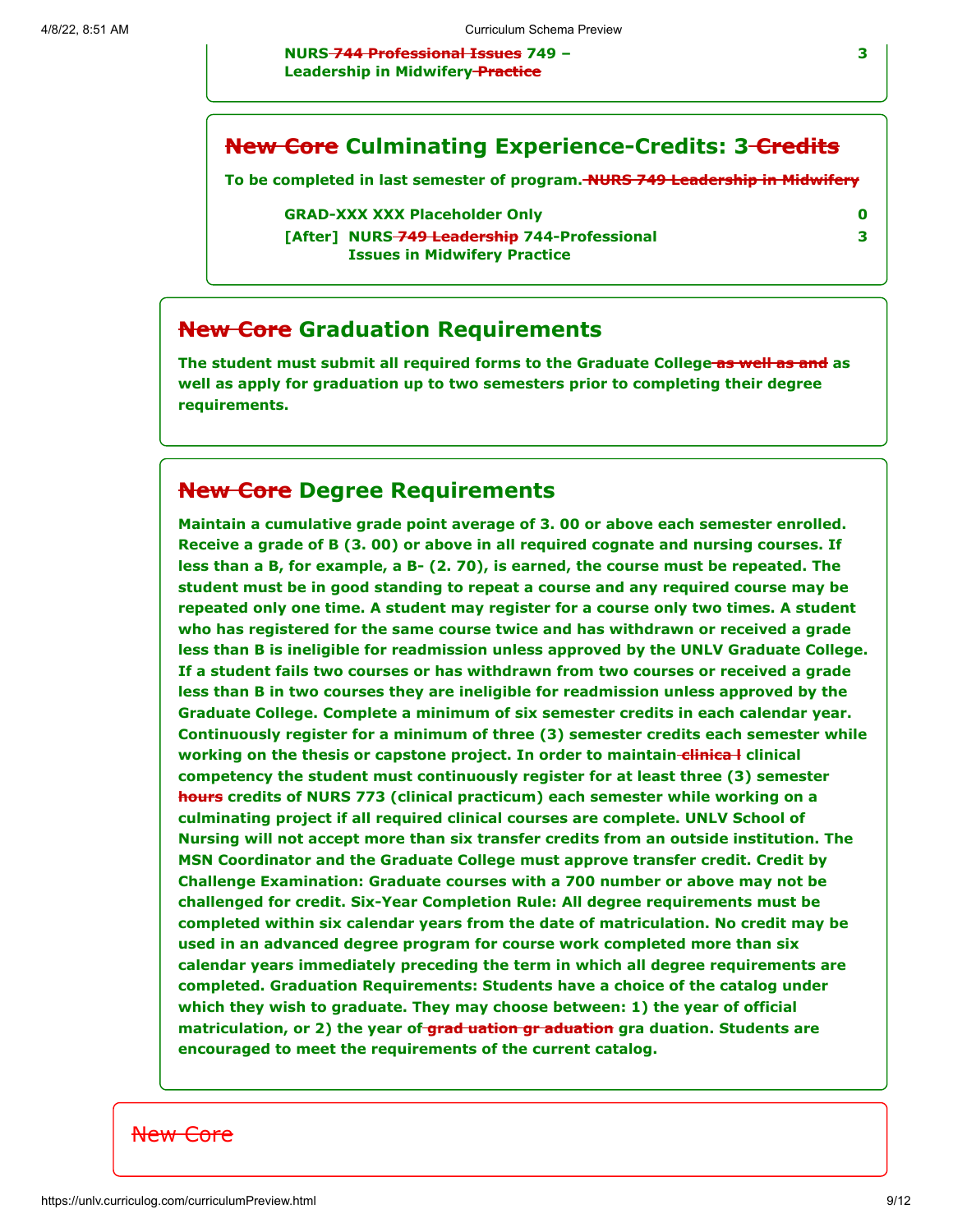#### Plan Graduation Requirements

Refer to your subplan for Graduation Requirements.

Subplan 1: Family Nurse Practitioner Track Subplan 2: Nursing Education Track Subplan 3: Psychiatric Mental Health Nurse Practitioner

#### Plan Disclaimers

Subplan 1: Family Nurse Practitioner Track: In Nevada, the educational prerequisites for professional licensure or certification for the Master of Science in Nursing Family Nurse Practitioner (MSN Family Nurse Practitioner) are an active Nevada RN License, National Certification as a Family Nurse Practitioner, and graduation from a nationally accredited Nursing Program with a minimum of 500+ hours of direct patient care. The MSN Family Nurse Practitioner track does satisfy those licensure and certification requirements. However, UNLV School of Nursing has not made a determination with respect to the licensure requirements in any other state. As such, MSN Family Nurse Practitioner is not authorized in any other state in which the prospective or enrolled student resides. If you reside in a state other than Nevada, UNLV will refund the application fee in accordance with its procedures. License requirements for other states are being explored. Please check our website for current information about Fall 2019 application.

Subplan 2: Nursing Education Track: This program does not result in licensure and certification.

Subplan 3: Psychiatric Mental Health Nurse Practitioner Track: In Nevada, the educational prerequisites for professional licensure or certification for the Master of Science - Nursing Psychiatric Mental Health Nurse Practitioner (MSN PMH Nurse Practitioner) are an active Nevada RN License, National Certification as a Psychiatric Mental Health Nurse Practitioner, and graduation from a nationally accredited Nursing Program with a minimum of 500+ hours of direct patient care. The MSN Psychiatric Mental Health Nurse Practitioner track does satisfy those licensure and certification requirements. However, UNLV School of Nursing has not made a determination with respect to the licensure requirements in any other state. As such, MSN Psychiatric Mental Health Nurse Practitioner is not authorized in any other state in which the prospective or enrolled student resides. If you reside in a state other than Nevada, UNLV will refund the application fee in accordance with its procedures. License requirements for other states are being explored. Please check our website for current information about Fall 2019 application.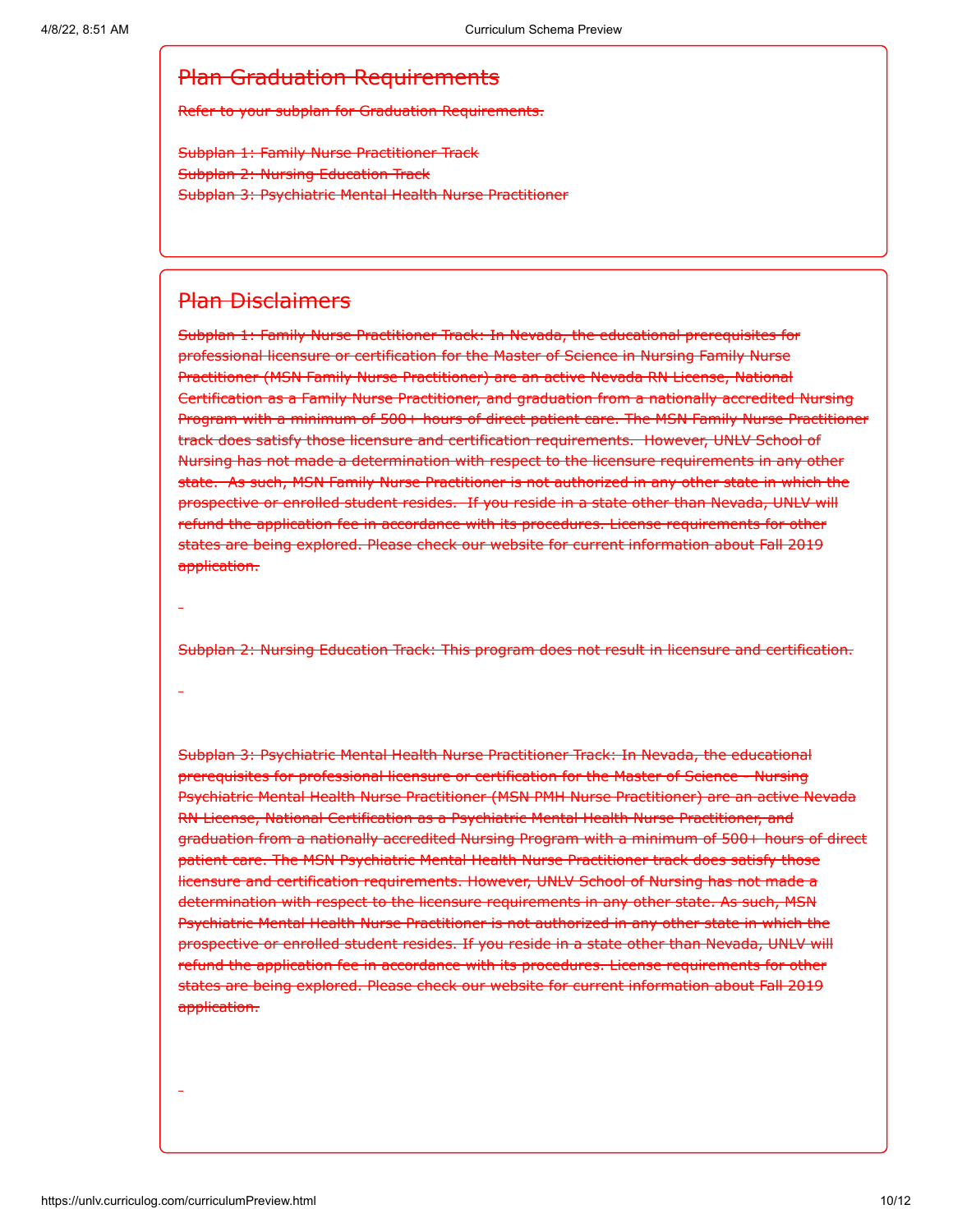New Core

New Core

### **New Core Plan Graduation Requirements**

**Refer to your subplan for Graduation Requirements.**

### **New Core Plan Disclaimers**

**Subplan 1: Family Nurse Practitioner Track subplan: In Nevada, the educational prerequisites for professional licensure or certification for the Master of Science in Nursing Family Nurse Practitioner (MSN Family Nurse Practitioner) are an active Nevada RN License, National Certification as a Family Nurse Practitioner, and graduation from a nationally accredited Nursing Program with a minimum of 500+ hours of direct patient care. The MSN Family Nurse Practitioner track subplan does satisfy those licensure and certification requirements. However, UNLV School of Nursing has not made a determination with respect to the licensure requirements in any other state. As such, MSN Family Nurse Practitioner is not authorized in any other state in which the prospective or enrolled student resides. If you** reside in a state other than Nevada where licensure requirements are still unclear, UNLY will **refund the application fee in accordance with its procedures please contact GradNursingAdmissions@unlv. edu. License requirements for other states are being explored. Please check our o ur website for current inf ormation information about Fall 2019 application. Subplan 2: Nursing N ursing Education Track subplan: This program does not result in licensure and certification. Subplan 3: Psychiatric Mental Health Nurse Practitioner Track subplan: In Nevada, the educational prerequisites for professional licensure or certification for the Master of Science-Nursing Psychiatric Mental Health Nurse Practitioner (MSN PMH Nurse Practitioner) are an active Nevada RN License, National Certification as a Psychiatric Mental Health Nurse Practitioner, and graduation from a nationally accredited Nursing Program with a minimum of 500+ hours of direct patient care. The MSN Psychiatric Mental Health Nurse Practitioner track subplan does satisfy those licensure and certification requirements. However, UNLV School of Nursing has not made a determination with respect to the licensure requirements in any other state. As such, MSN Psychiatric Mental Health Nurse Practitioner is not authorized in any other state in which the prospective or enrolled enrolle d enrolled student resides. If you reside in a state other than Nevada where licensure requirements are still unclear, UNLV will refund the application fee in accordance with its procedures please contact GradNursingAdmissions@unlv. edu. License requirements for other states are being explored. Subplan 4: Nurse Midwifery Track subplan: UNLV School of Nursing has not made a determination with respect to the licensure requirements in any other state. As such, MSN Psychiatric Mental Health Nurse Practitioner is not authorized in any other state in which the prospective or enrolled student resides. If you reside in a state other than Nevada where licensure requirements are still unclear, UNLV will refund the application fee in accordance with its procedures please contact GradNursingAdmissions@unlv. edu. License requirements for other states are being explored.**